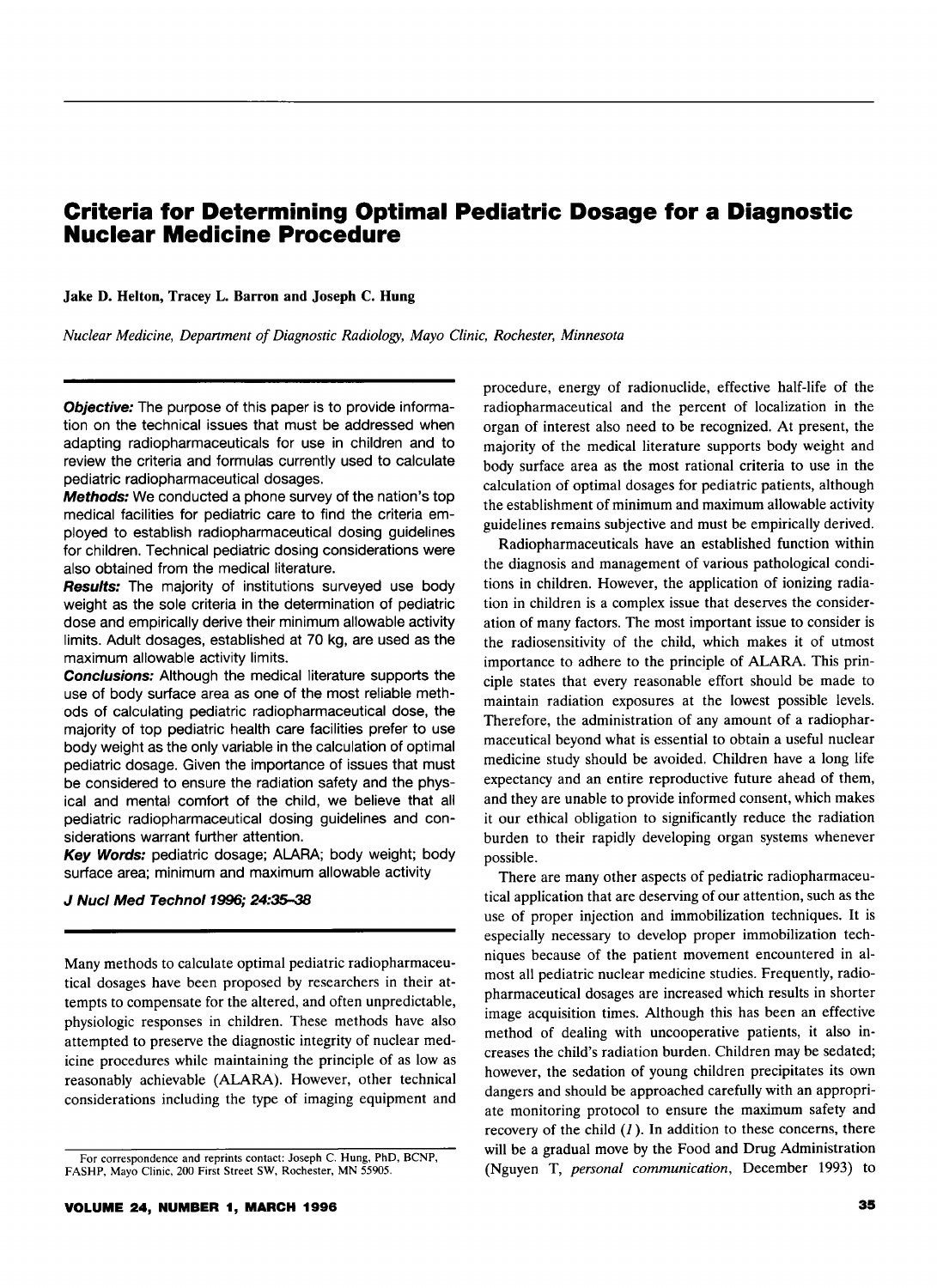### **TABLE 1 Pediatric Health Care Centers Surveyed**

| 1. | Children's Hospital, Boston, MA                       |
|----|-------------------------------------------------------|
| 2. | Children's Hospital, Denver, CO                       |
| 3. | Children's Hospital Los Angeles, Los Angeles, CA      |
| 4. | Children's Hospital Medical Center, Cincinnati, OH    |
| 5. | Children's Hospital and Medical Center, Seattle, WA   |
| 6. | Children's Hospital of Philadelphia, Philadelphia, PA |
| 7. | Children's Hospital of Pittsburgh, Pittsburgh, PA     |
| я  | Children's Memorial Hospital Chicago, Il              |

- Memorial Hospital, Chicago, I
- 9. Children's National Medical Center, Washington, DC
- 10. Columbia-Presbyterian Medical Center, New York, NY
- 11. Johns Hopkins Hospital, Baltimore, MD
- 12. Miami Children's Hospital, Miami, FL
- 13. Stanford University Medical Center, Stanford, CA
- 14. St. Louis Children's Hospital, St. Louis, MO
- 15. St. Jude Children's Research Hospital, Memphis, TN
- 16. Texas Children's Hospital, Houston, TX
- 17. UCLA Medical Center, Los Angeles, CA
- 18. University of California San Francisco Medical Center, San Francisco, CA
- 19. University Hospitals of Cleveland (Rainbow Babies and Children's Hospital), Cleveland, OH

require drug manufacturers to provide pediatric radiopharmaceutical dosing recommendations for more of their products. At present, there are only four radiopharmaceutical cold kits, macroaggregated albumin  $(MAA)^1$  (2-5), sulfur colloid (7-9), oxidronate (HDP)  $(10)$ , and mertiatide (MAG3<sup>®</sup>)  $(11)$  that contain limited recommendations for pediatric use. The complexity of pediatric dosing considerations, combined with the absence or insufficiency of manufacturers dosing guidelines, has prompted us to examine this subject further through a survey of the nation's top pediatric care facilities and a review of existing medical literature.

# **MATERIALS AND METHODS**

For the past six years, *U.S. News* & *World Report* has attempted to rank the nation's top medical facilities. At the time of our survey in 1994, the top 19 medical facilities for pediatric care in the 1994 *U.S. News* & *World Report* survey were ranked solely on reputational scores, which were obtained through a survey of specialists from 1992 through 1994 *(12* ).

We conducted a survey of these 19 institutions to find the criteria employed to establish optimal, minimum and maximum radiopharmaceutical dosing guidelines. A listing of the 19 institutions surveyed is given in Table 1. We spoke to supervisors of nuclear medicine departments, nuclear medicine physicians, chief nuclear medicine technologists and other nuclear medicine technologists directly involved with pediatric radiopharmaceutical administration to find the criteria used to establish optimum, minimum and maximum radiopharmaceuti-

- 1. What do you consider as valid criteria for the calculation of pediatric dose?
- 2. What method of adjusting radiopharmaceutical dosages for children does your hospital consider when establishing minimum and maximum administered activity limits? If no specific method is used, how were those minimum and maximum administered activity limits obtained?
- 3. If a pediatric patient dose is calculated but is too minimal to do an adequate scan, do you increase the dose? If you do increase the dose, what method of adjusting pediatric dosages do you use to calculate that increase?
- 4. What additional information do you feel is important?

cal dosing guidelines. A list of the questions that were asked of each subject surveyed is provided in Table 2.

# **RESULTS**

Fourteen out of 19 medical centers identified for this survey responded for a response rate of 73.6%. Of those 14 facilities who responded, nine (64.2%) used body weight as the sole criteria for pediatric dose calculation, one (7.1%) center used body surface area (BSA) as the sole criteria, and four (28.5%) used body weight for the majority of dose calculations, relying upon BSA for some of their studies. Minimum allowable activity limits were empirically derived by 12 of 14 institutions  $(85.7%)$  and two  $(14.2%)$  respondents were unaware of how their minimum activity values were obtained. All 14 institutions (100%) established their maximum allowable activity limit at the adult dosage for the particular study, and administered the adult dosage to children weighing 70 kg or more.

#### **DISCUSSION**

The majority of pediatric health centers prefers to use body weight as the dominant criteria for adapting radiopharmaceutical dosages for children. However, this method is not entirely appropriate for all studies. Pediatric nuclear medicine studies and their technical requirements differ significantly from what is necessary for adults, making the calculation of radiopharmaceutical dosages difficult. From a physiologic perspective, children have known immature renal and hepatic systems and manifest variances in drug absorption, distribution, metabolism and excretion. These conditions, particularly in the very young child, may result in altered responses in the biological localization of trace elements and the mechanisms involved in the localization of labeled compounds  $(13)$ . It is important to consider the ALARA principle, the imaging procedure desired (static vs. dynamic and/or limited vs. SPECT), the imaging equipment used, the energy of the radionuclide, the percent of localization in the organ of interest and the biologic half-life of the radiopharmaceutical  $(1)$ . When considering the diversity of these issues, it becomes obvious that the use of only one method to calculate pediatric dose can never truly fulfill the

#### **JOURNAL OF NUCLEAR MEDICINE TECHNOLOGY**

<sup>&</sup>lt;sup>1</sup> The package insert of TechneScan<sup>®</sup> MAA, Mallinckrodt Medical, Inc., St. Louis, MO. is the only one among the five commercial MAA cold kits which states that the safety and effectiveness in pediatric use of technetium-99m-MAA has not been established (6 ).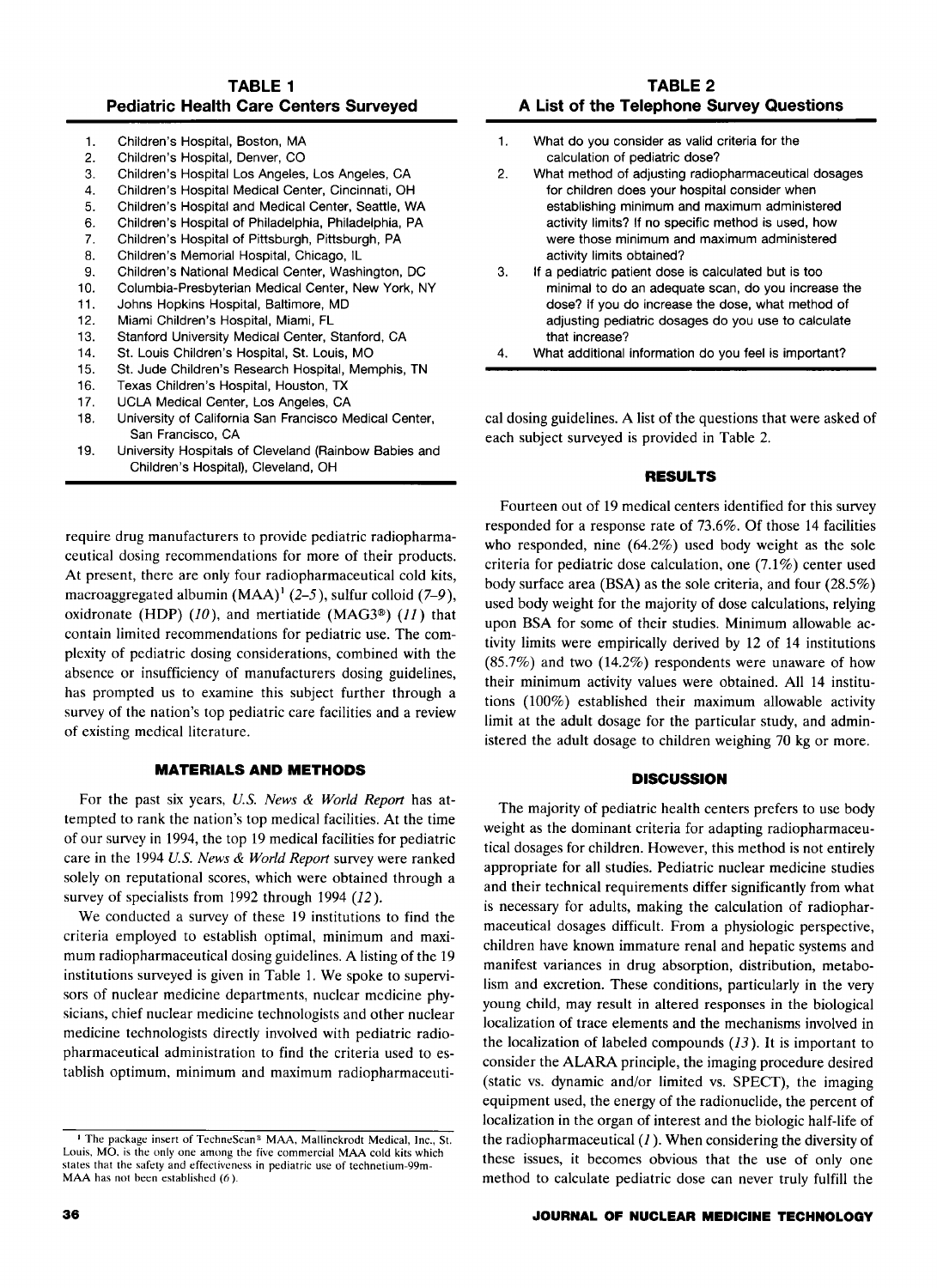

**FIGURE 1.** A modified chart of the Glazko's nomogram for pediatric dosages based upon body weight or body surface area.

different requirements of each criteria or nuclear medicine study.

#### **Body Weight**

While it is true that adjusting radiopharmaceutical dosage by pediatric body weight results in a slightly lower radiation exposure, quantifying the activity to be administered by body weight is more appropriate if the ratio of the weight of the organ of interest to total body weight does not vary with age *(14).* This is applicable to most organs, since body weight is closely correlated with the growth of many organ systems *(15* ). A notable exception to this is the brain, which reaches its maturation weight at an early age  $(15)$ . The use of body weight for dose calculation has also been recommended for use in the static imaging of thick organs (i.e., liver), since the most significant factor in study quality is information density *(16* ). However, it is generally recognized that since the dose requirements per unit of body weight are higher for children than for adults, any radiopharmaceutical dosage adjusted solely by body weight may be inadequate for the examination. This method may also tend to produce dosages that are too small to be effective when dealing with children of extremely low body weight or too excessive in larger children.

#### **Body Surface Area**

BSA is very closely related to organ size, cardiac output, glomerular filtration rate, plasma volume, extracellular fluid volume and metabolic activity, which makes it an accurate method for pediatric radiopharmaceutical dosage adaptation for many nuclear medicine studies. It has been especially recommended for the static imaging of thin organs, such as the thyroid, where the information density is determined by the amount of activity in the organ divided by the imaged area *(16* ). Since BSA is calculated in square meters, this method can also be very useful in determining radiopharmaceutical dosages in children who are not of average height or weight for their ages. To simplify the process of obtaining pediatric dosages from BSA, a nomogram developed by Glazko is often used. Figure 1 is a modification of this simplified conversion scale (13). However, the calculation of pediatric radiopharmaceutical dosage through the use of BSA is not without its disadvantages. As with body weight, calculating pediatric dosages with BSA can lead to an underestimation of the dosage at the low end of the scale, or an overestimation of the dosage at the upper end of the scale  $(1)$ . Radiopharmaceutical dosage adjustment by BSA also results in slightly higher radiation exposure values for the child.

# **Minimum and Maximum Allowable Activity**

The formulation of minimum and maximum allowable activity guidelines is an important aspect of pediatric radiopharmaceutical administration. Since adjusting pediatric dosages by body weight or BSA often leads to an underestimation of the administered dosage in very small patients, the establishment of a minimum allowable activity limit is required to ensure that no radiopharmaceutical is ever administered at a quantity below that which is diagnostic and, therefore, useful. The practice of dose reduction with respect to the ALARA principle is admirable, however, any benefits to be gained from decreasing the child's radiation exposure are rapidly lost if the procedure has to be repeated and another radiopharmaceutical dose given.

Maximum allowable activity limits are also necessary to restrict radiation exposure by establishing the greatest amount of a radiopharmaceutical dosage that should be given to a child to ensure the quality of the study without compromising the child's immediate or future radiobiological safety. Radiation safety is usually the biggest concern since most nonradioactive complexes are administered in subpharmacologic amounts.

#### **CONCLUSION**

The medical literature supports the use of BSA as the most accurate method by which to adapt radiopharmaceutical dosages for use in children. However, at this time the majority of the nation's top pediatric health care facilities  $(64.2\%)$  use the child's body weight to adjust the administered activity. A small percentage (28.5%) of the institutions surveyed use both formulas, relying upon body weight to establish most of their pediatric radiopharmaceutical dosages and BSA in a limited number of studies. At this time, there is no direct method to assist in establishing minimum and maximum allowable activity limits, although most institutions have compensated for this lack of scientific data by developing their own minimum allowable activity parameters through empirical observations of radiopharmaceutical behavior in children. All institutions (100%) surveyed have currently set their maximum allowable activity limit at the adult dose established for the particular study involved, and administer this maximum limit for pediatric patients weighing 70 kg or more. The technical aspects of imaging and the spatial resolution needed for region of interest assignment make it imperative for us to choose a radiopharmaceutical dosage formula based upon the technical requirements deemed clinically necessary. Although there are aspects of pediatric radiopharmaceutical administration that warrant further attention to maximize the safety of all children, close attention to these factors will yield a significant reduction in unnecessary radiation exposure for children of all ages.